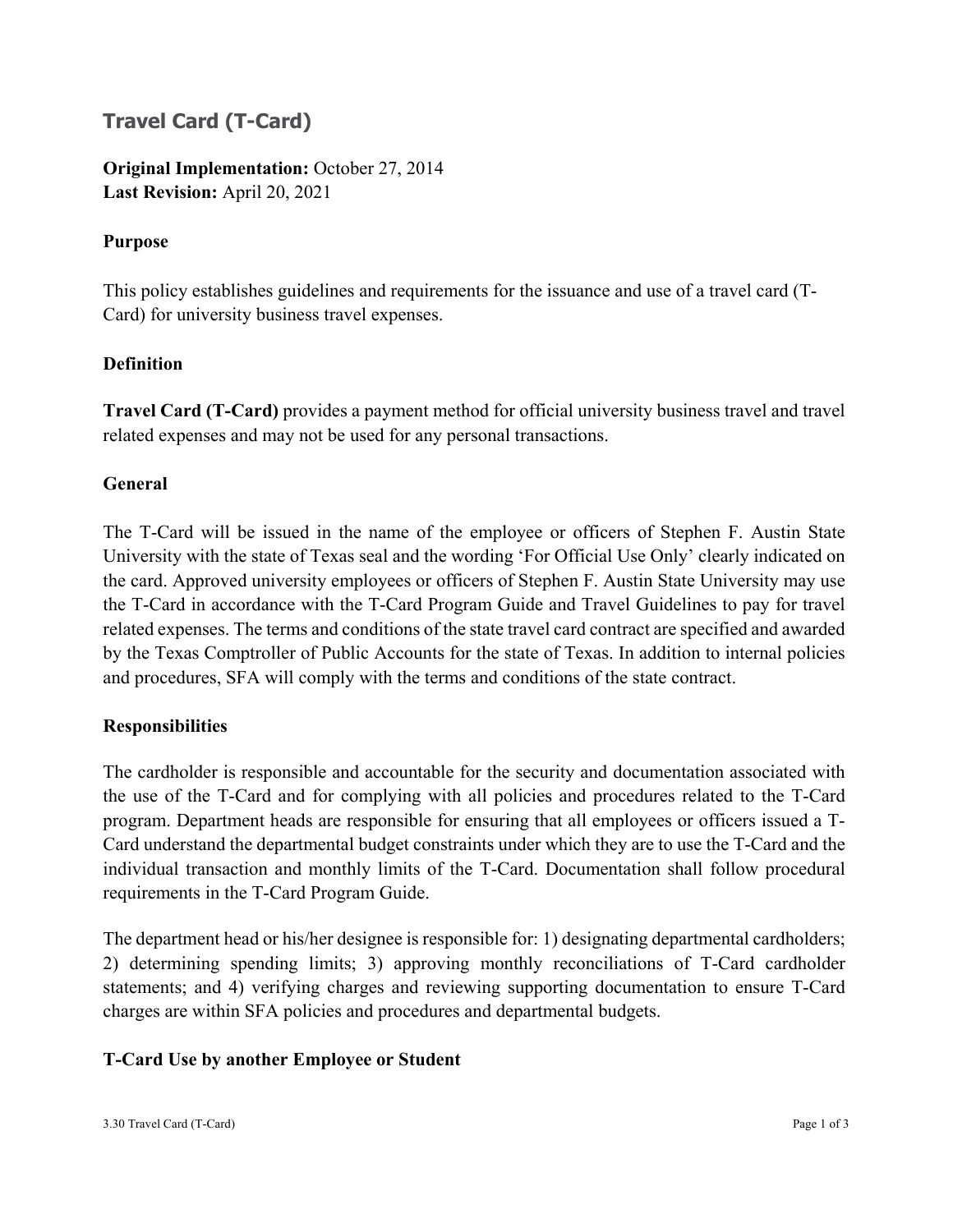The only person authorized to use the T-Card is the cardholder whose name appears on the card, unless the cardholder and department head have completed a T-Card Use form to allow other employees to use the card on behalf of the cardholder. The T-Card Program Guide provides detailed information regarding the use of the card by other employees or students.

# **Training and Issuing Cards**

All department heads will be required to attend training and sign the Travel Cardholder Application/Approval Form before any cards will be issued to employees within the department. All employees who are issued a T-Card will be required to attend training and sign a Travel Card (T-Card) Holder/Banner User Agreement before issuance. All cardholders will be required to comply with training requirements as outlined in the T-Card Program Guide.

## **Travel Card Documentation**

The documentation identified in the T-Card Program Guide must be kept for the time retention period prescribed in the State of Texas Records Retention Schedule. These are the official university records and must be included as attachments when the expense reports are submitted. The receipts for T-Card charges will be required for processing the payment and for periodic audits.

## **Card Termination**

T-Card rule violations may result in immediate deactivation or cancellation of the cardholder's T-Card(s). The T-Card Program Guide lists violations and associated penalties. T-Cards will also be deactivated upon termination or transfer of the cardholder.

#### **Administrative Authority**

The department head or supervising dean, vice president, or president has the authority to request that the travel office deactivate or cancel an employee's card at any time if fraud or misuse is suspected. Any card so deactivated or cancelled may be reactivated or a new card issued only with approval by the position that originally requested the deactivation or cancellation. Audit services and the general counsel's office have the authority to request that the travel office deactivate an employee's card while transactions are being researched or investigated, or an audit is being conducted. At the conclusion of the research, investigation, or audit, the card will be reactivated and/or appropriate action taken as specified herein and in the T-Card Program Guide.

#### **Fees**

A foreign transaction fee may be assessed by the credit card company in addition to all charges assessed by the bankcard associations. These fees may be paid by the university if the foreign travel